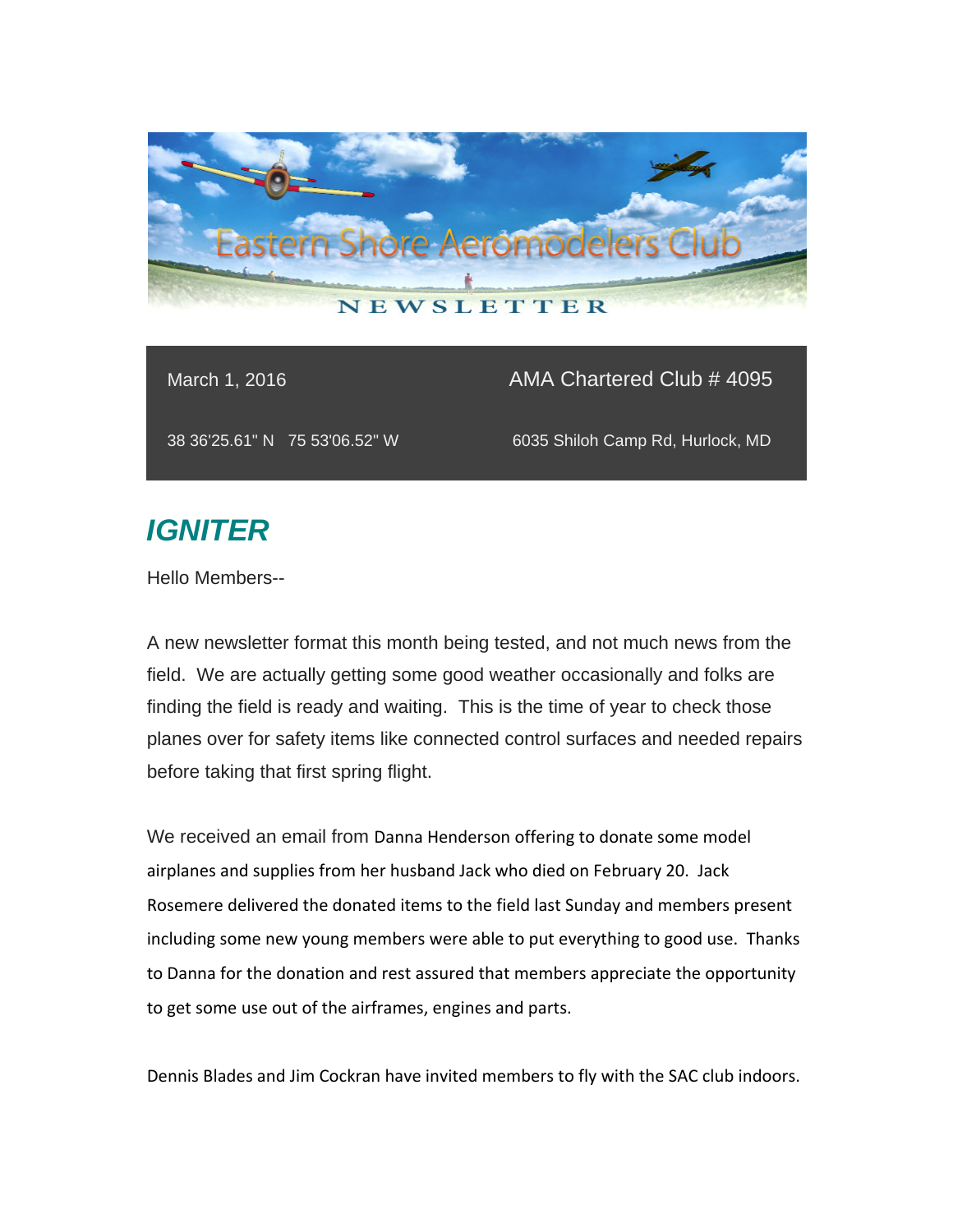In past years, we have all had lots of fun doing this. They report that the lighting is all fixed and that we are missing out by not being there.

## **Indoor flying at the Boys & Girls Club 310 Virginia Ave, Seaford, DE 19973 Allotted time is on Thursdays 6:00 til 8:00PM. The amount of donation will be \$6 and payable on entry at the desk.**

Here is looking forward to some spring weather at the field.

Jack Upchurch

## A Meeting was called to order on . . .

February 10 2016 at the train station at 7pm. The girl scout troop was finishing up in the Train Station when we arrived, so we were able to purchase some fresh cookies before they cleared out. It was hard to hear the conversation over the crunching sounds of members at the table. The treasurer reported \$2,958.26 in checking and \$2,305.85 in savings. The recent activity at the AMA working with the FAA was discussed. Progress includes securing a reduction in the restricted flying area around DC allowing member fields to open back up for normal flying activity. Talks are ongoing regarding further cooperative efforts between the FAA and the AMA clubs to minimize the impact of regulation on member flying activity. The AMA will be contacting members in the coming months asking for us all to communicate with the FAA periodically. Members are urged to seriously consider adding their voices to those of other AMA members to assist in preserving our flying privileges.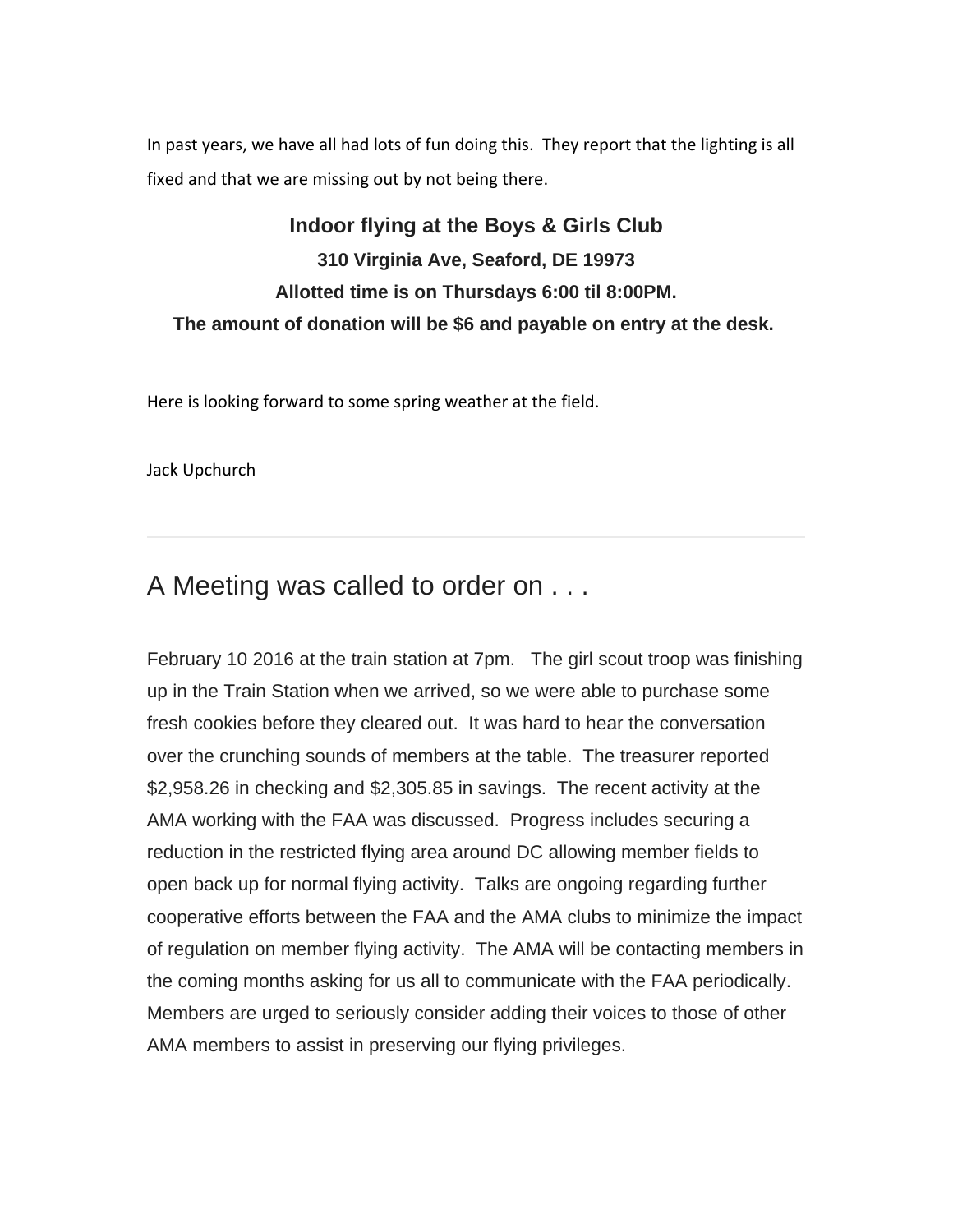February 19 is the deadline for FAA pilot registration - after that date, anybody that flies models in the USA under a control system and weighing between .55 lbs and 55 lbs must have a valid FAA registration card with them and the number on/or in their aircraft. The club is willing to assist members by including valid official FAA website links on the club and district websites and the club can laminate a member's FAA card upon request. The club is NOT responsible to police this -- so nobody will be hassled at the field by club members or officers.

When better weather appears, there are a few maintenance items needed at the field, so stay tuned for a maintenance day to be announced. The wind sock is showing wear and a replacement is on hand to replace it. The canvas covers have been secured in place - so the remaining items are all wood related fences, starting stands and pilot boxes.

The weather station project is almost complete - parts are in hand and wired up. Now just needing to be put in service and the signal routed to the club website. Fingers crossed that it will work as anticipated.

There being no further business, the meeting was adjourned at 8:30pm.

### **Club Calendar--**

- March 9 -- 7pm Club Meeting at the Train Station
- $\bullet$  April 13 -- 7pm -- Club Meeting at the Train Station
- August 10 -- 7pm --Club Meeting at the Field
- $\bullet$  August 13-14 -- Jim Coll Memorial Stunt Contest
- $\bullet$  August 20-21 -- IMAC **Competition**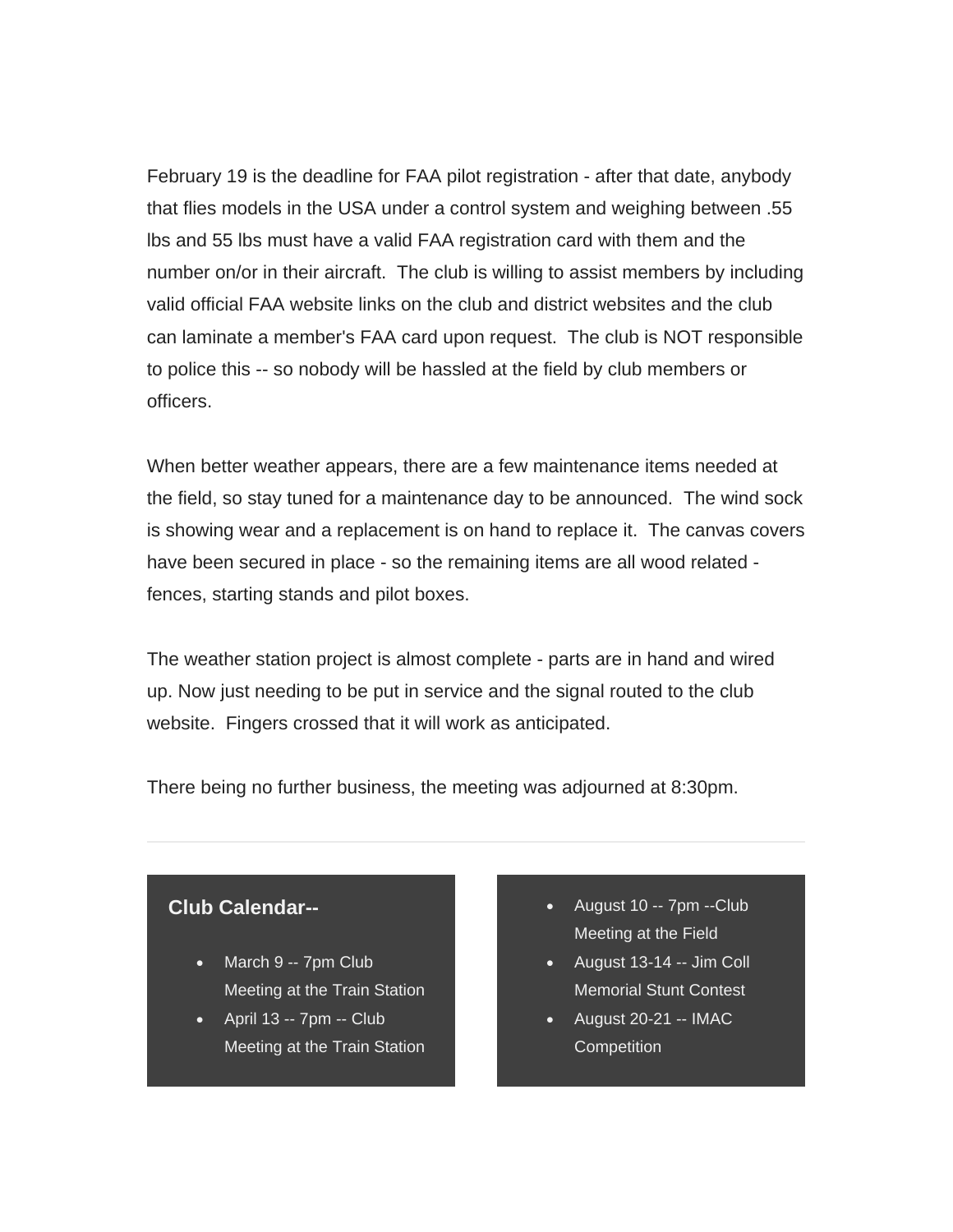- May 11 --7pm -- Club Meeting -- AT THE FIELD
- June 8 -- 7pm -- Club Meeting -- AT THE FIELD
- June 18-19 -- IMAC Sanctioned Event
- $\bullet$  July 13 -- 7 pm --Club Meeting at the Field
- September 14 -- 7pm --Club Meeting at the Field-- Officer Nominations
- October 12 -- 7pm--Club Meeting -- AT THE TRAIN **STATION**
- November 9 -- 7pm --Club Meeting at the Train Station
- $\bullet$  December 14 -- 7pm --Christmas Party Meeting

Jack Upchurch - President 410-310-2007

Duane Lundahl - V. President

George Fox - Safety Officer

Jack Rosemere - Treasurer / 410-330-4663

**Skip Messick - Field Marshall** 443-521-2939

#### **Happy Birthday to You . .**

**Support Our Local Hobby Shops**

Mike Dimino

**.** 

-- March 26 **Links**

**Hobby Stop**